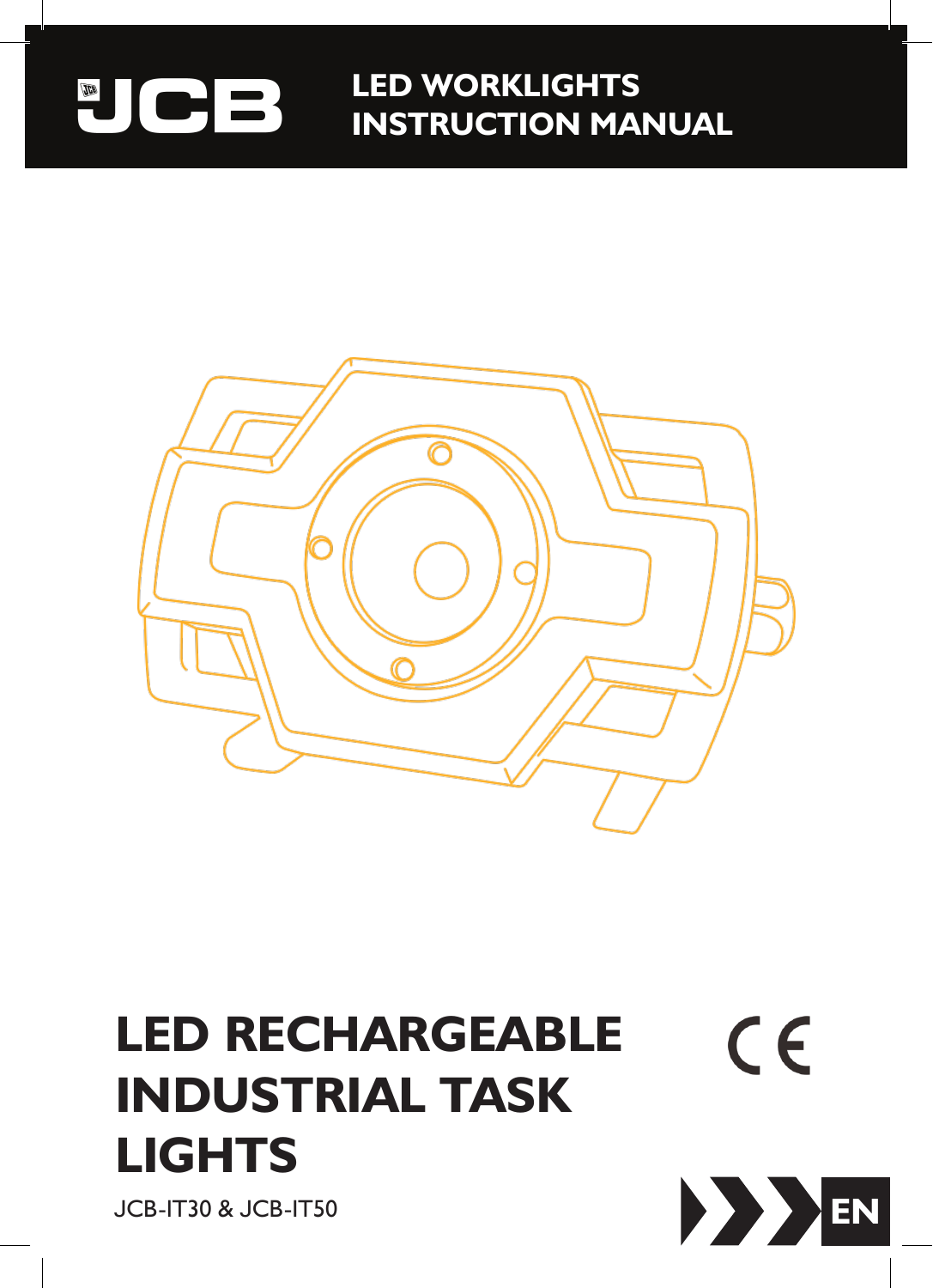

### **INTRODUCTION**

The LED Rechargeable Industrial Task Lights are available in 30W & 50W versions offering up to 4000lm light output. The range is available with either an 11.1V or 14.8V battery, delivering runtime of up to eight hours from a 4-6 hour charge time. The product is supplied with a sturdy mounting bracket and has a 100% or 50% mode for brightness.



**JCB-IT30 JCB-IT50**

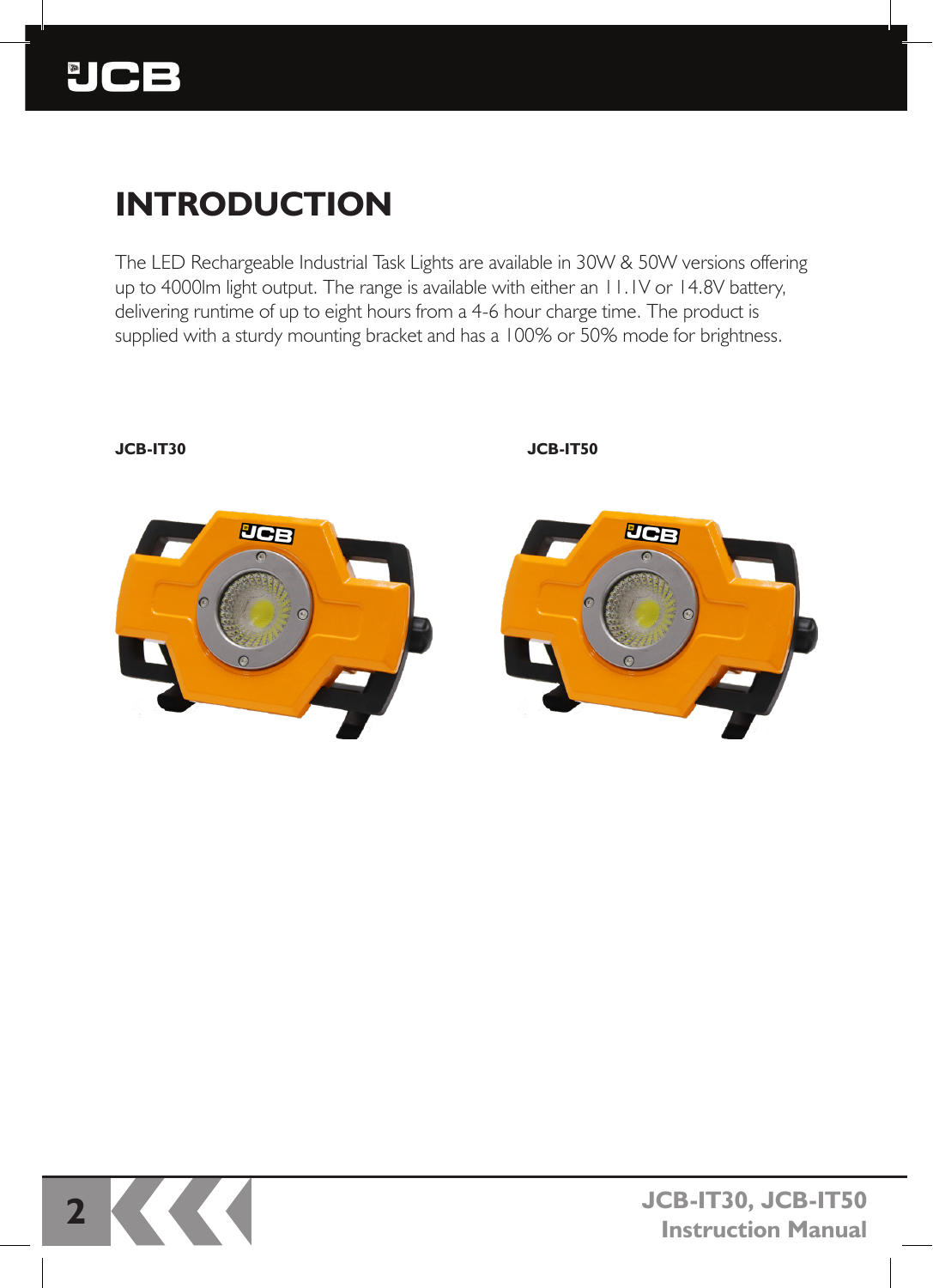## **SPECIFICATION**

|                        | <b>JCB-IT30</b>                                                   | <b>JCB-IT50</b>                    |  |
|------------------------|-------------------------------------------------------------------|------------------------------------|--|
| <b>Power Output</b>    | 30W                                                               | 50W                                |  |
| <b>Lumen Output</b>    | 2200lm                                                            | 4000lm                             |  |
| <b>Beam Angle</b>      | $60^\circ$                                                        |                                    |  |
| <b>IP Rating</b>       | <b>IP65</b>                                                       |                                    |  |
| <b>Charge Time</b>     | 4-5 hours / battery                                               | 5-6 hours / battery                |  |
| <b>Run Time</b>        | 2-2.5 Hours High<br>7-8 Hours I ow                                | 2-2.5 Hours High<br>7-8 Hours I ow |  |
| <b>Input Voltage</b>   | 100-240V, 50Hz                                                    |                                    |  |
| <b>Material</b>        | Aluminium                                                         |                                    |  |
| <b>LED</b>             | 30W COB                                                           | 50W COB                            |  |
| <b>CRI</b>             | 70Ra                                                              |                                    |  |
| <b>Power Factor</b>    | 0.9                                                               |                                    |  |
| <b>Colour Temp</b>     | 6500K                                                             |                                    |  |
| <b>IK Rating</b>       | IK09                                                              |                                    |  |
| <b>Life Expectancy</b> | 20,000 Hours                                                      |                                    |  |
| <b>Working Temp.</b>   | $-10^{\circ}$ C - 40°C                                            |                                    |  |
| <b>Battery</b>         | I x 11.1V 4000mAh                                                 | I x 14.8V 5200mAh                  |  |
| <b>PCB Protection</b>  | Charging / Discharging Protection                                 |                                    |  |
| <b>Dimensions</b>      | W250 x H158 x D95mm                                               | W302 x H197 x D100mm               |  |
| Charger                | 12.6V, IA, AC/DC                                                  | 16.8V, 1A, AC/DC                   |  |
| Weight                 | 1.5Kg                                                             | 2.5 <sub>kg</sub>                  |  |
| <b>Features</b>        | Carry handle<br>$\bullet$<br>Mounting bracket<br>٠<br>Sturdy base |                                    |  |

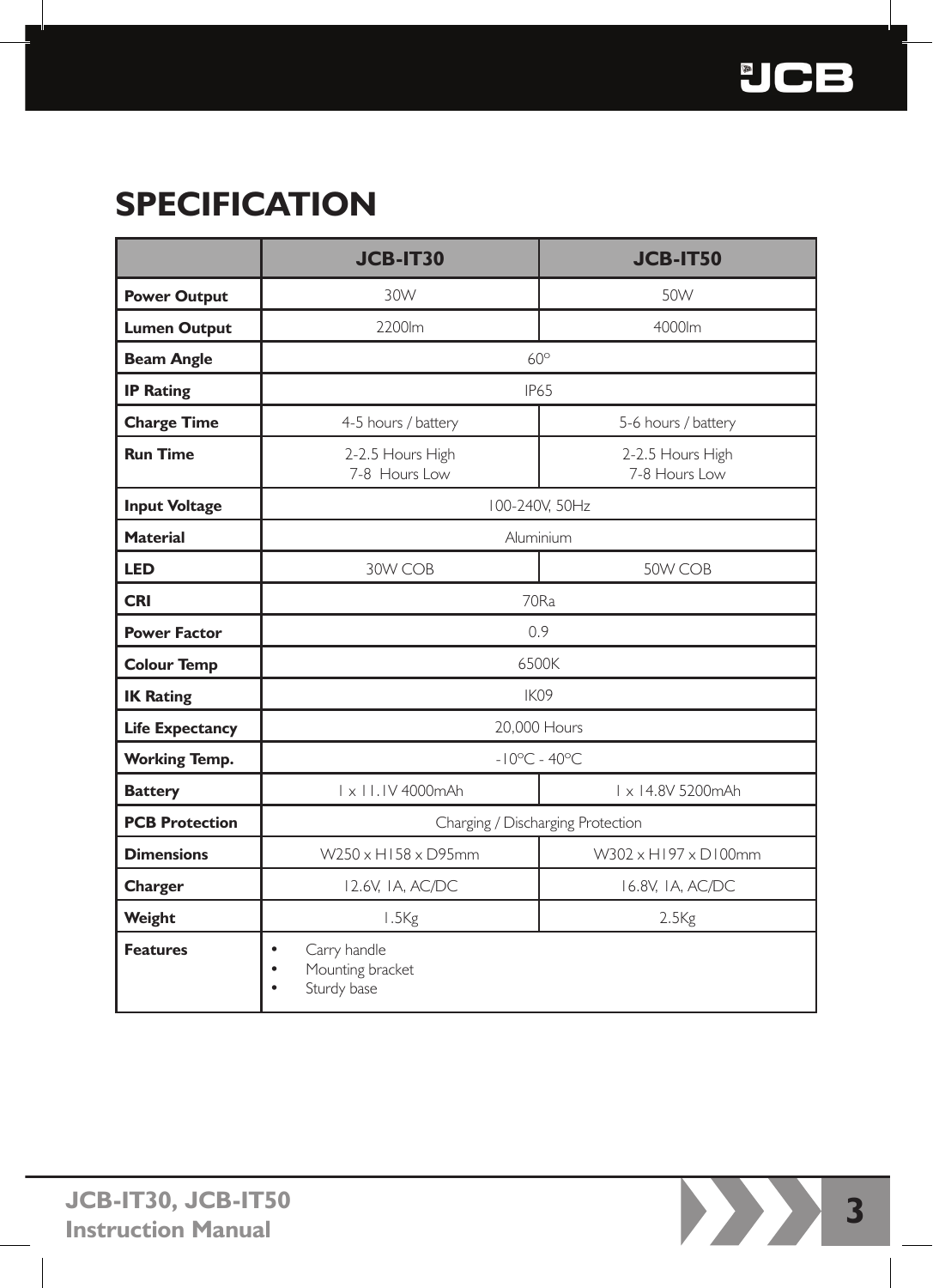

## **JCB-IT30**

#### **PLANAR INTENSITY DISTRIBUTION CURVE** Planar Intensity Distribution Curve



#### **AVERAGE ILLUMINATION**



**4 JCB-IT30, JCB-IT50 Instruction Manual**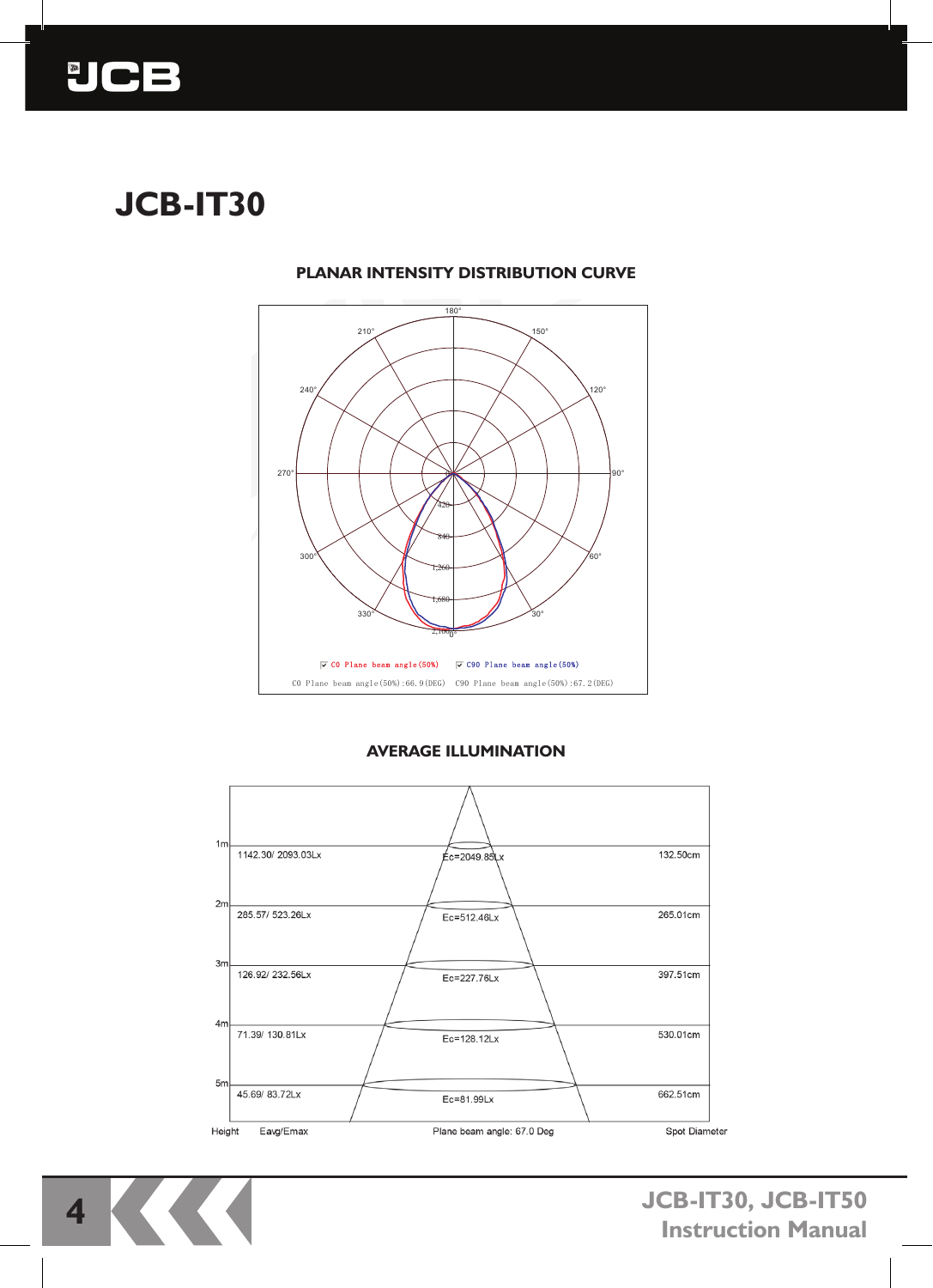

## **JCB-IT50**



#### **PLANAR INTENSITY DISTRIBUTION CURVE** Planar Intensity Distribution Curve

#### **AVERAGE ILLUMINATION**



**5 JCB-IT30, JCB-IT50 Instruction Manual**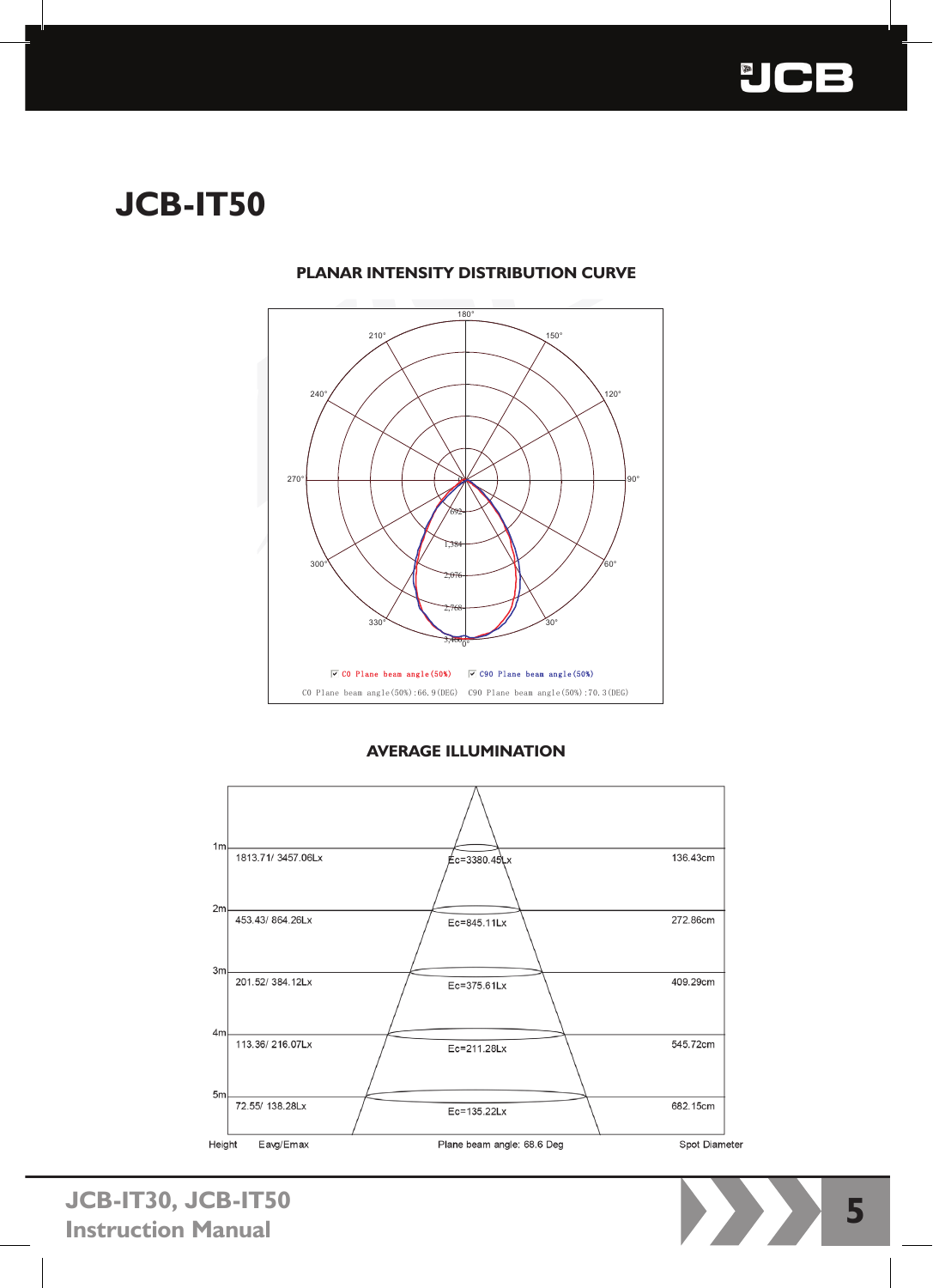

## **SAFETY NOTICE**

Prior to use carry out the necessary risk assessment considering the people who could be at risk, the level of risk and the precautions required to control the risk.

### **GENERAL**

Ensure the worklight is correctly charged before initial use DO NOT cover or block the lens during use DO NOT shine the product directly into the eyes of people or animals DO NOT allow children to use the worklight DO NOT handle or move the worklight while it is being charged DO NOT use the worklight if you suspect the battery or casing is damaged DO NOT place the product in or near naked flames DO NOT open the equipment or touch any of the internal parts DO NOT open the battery pack Ensure the worklight is unplugged and allow to cool before attempting cleaning & maintenance

### **BATTERY**

**WARNING!** To reduce the risk of fire or burns: DO NOT attempt to open, disassemble, modify or service the battery DO NOT expose to temperatures below 10ºC or above 40ºC DO NOT crush, puncture, short external contacts or dispose of in fire or water DO NOT dispose of with regular waste - dispose of the old batteries in accordance with local authority battery regulations DO NOT cover the battery while charging Ensure the charger is switched off and disconnected from the worklight before attempting to open the lamp unit If the electrolyte in the cells comes into contact with the skin, wash thoroughly with soap and water If the electrolyte in the cells comes into contact with the eyes, rinse thoroughly with cold water and seek immediate medical attention The worklight should be turned off during charging to prolong battery life Only use the mains charger supplied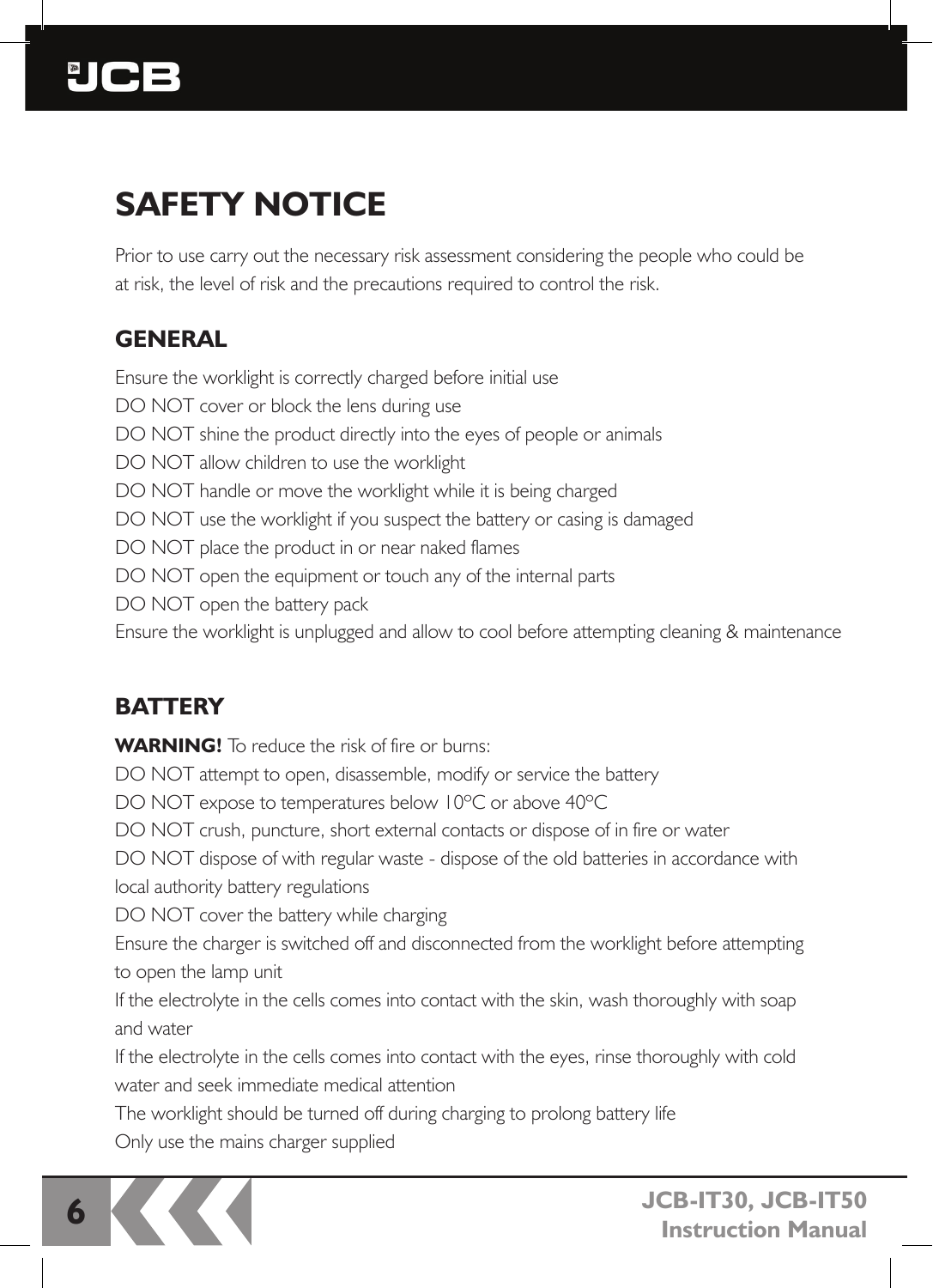

# **SAFETY NOTICE**

### **ELECTRICAL**

**WARNING!** It is the user's responsibility to read, understand and comply with the following electrical instructions:

Ensure the risk of electrical shock is minimised by the installation of appropriate safety devices

Inspect the charger plug, cable and connection for wear and damage to ensure the items are safe before connecting to the mains power supply

DO NOT use if worn or damaged

Check cables are always protected against short circuit and overload

**IMPORTANT!** Check that the voltage marked on the charger plug is the same as the power supply to be used

Uncoil the cable between charger and the worklight

DO NOT use any other type of charger with this product

DO NOT place the connector into any area of the worklight except the correct inlet socket

DO NOT try to take the charger plug apart

DO NOT use the charger plug to charger or power any other electrical items

DO NOT wet the charger or use in wet or damp conditions (indoor use only)

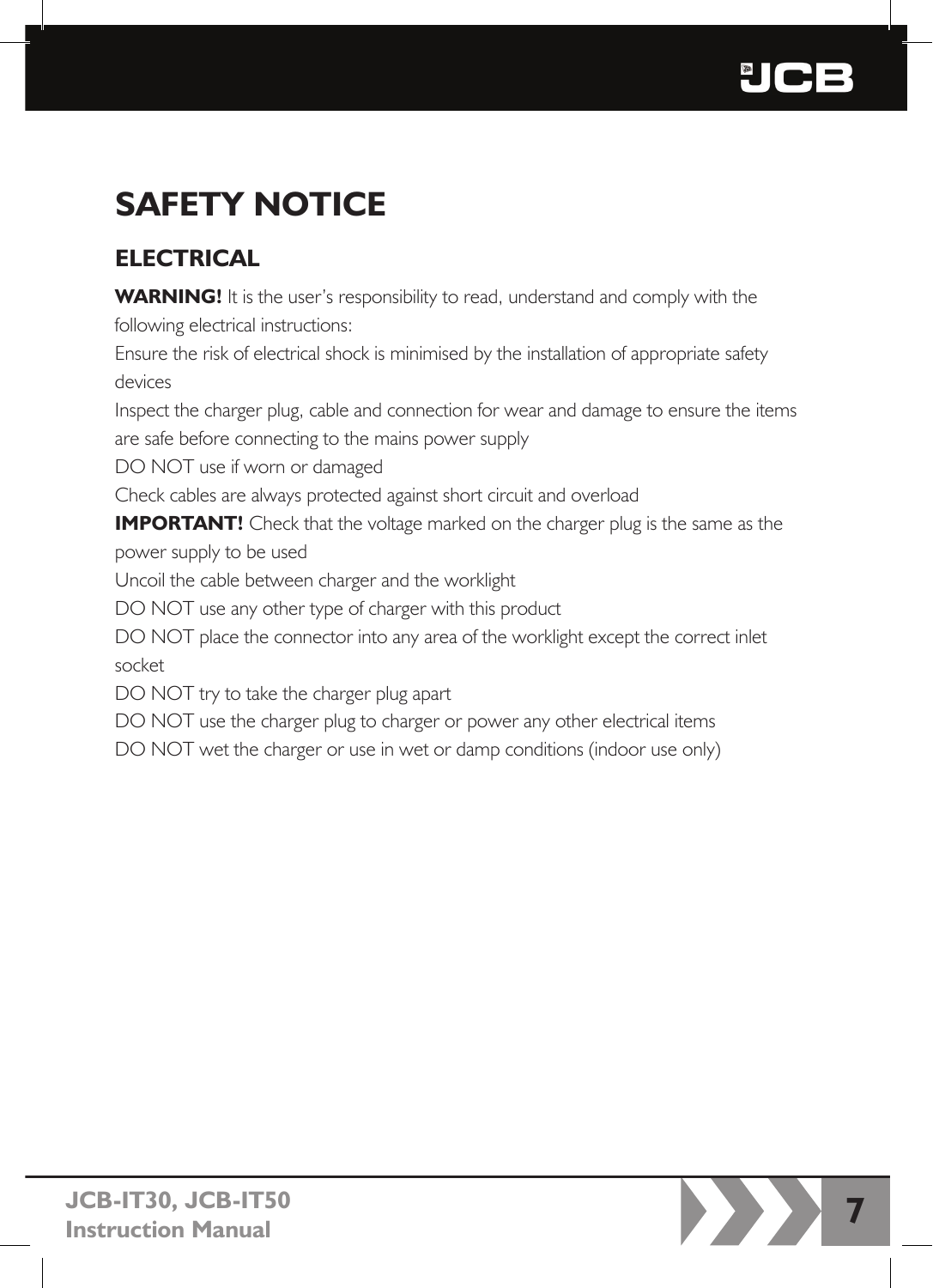

### **OPERATION**

**CHARGING WARNING!** Ensure that you read and fully understand the safety

instruction before use

Charge the battery before use

**IMPORTANT!** Ensure the worklight is turned OFF while charging. Failure to do so will damage the charger plug/vehicle plug

Connect the charging plug into the charging socket located on the rear of worklight

Connect the 230V charger to a power supply

Disconnect the charger from the worklight when it is fully charged and replace the dust cap

DO NOT shine the product directly into the eyes of people or animals

### **MAINTENANCE & STORAGE**

When not in use store the product in a safe, clean, dry environment out of the reach of children

Keep the worklight clean from dirt and grease using a damp cloth

DO NOT submerge in water

DO NOT clean the worklight with solvents

Check the product for damage before each use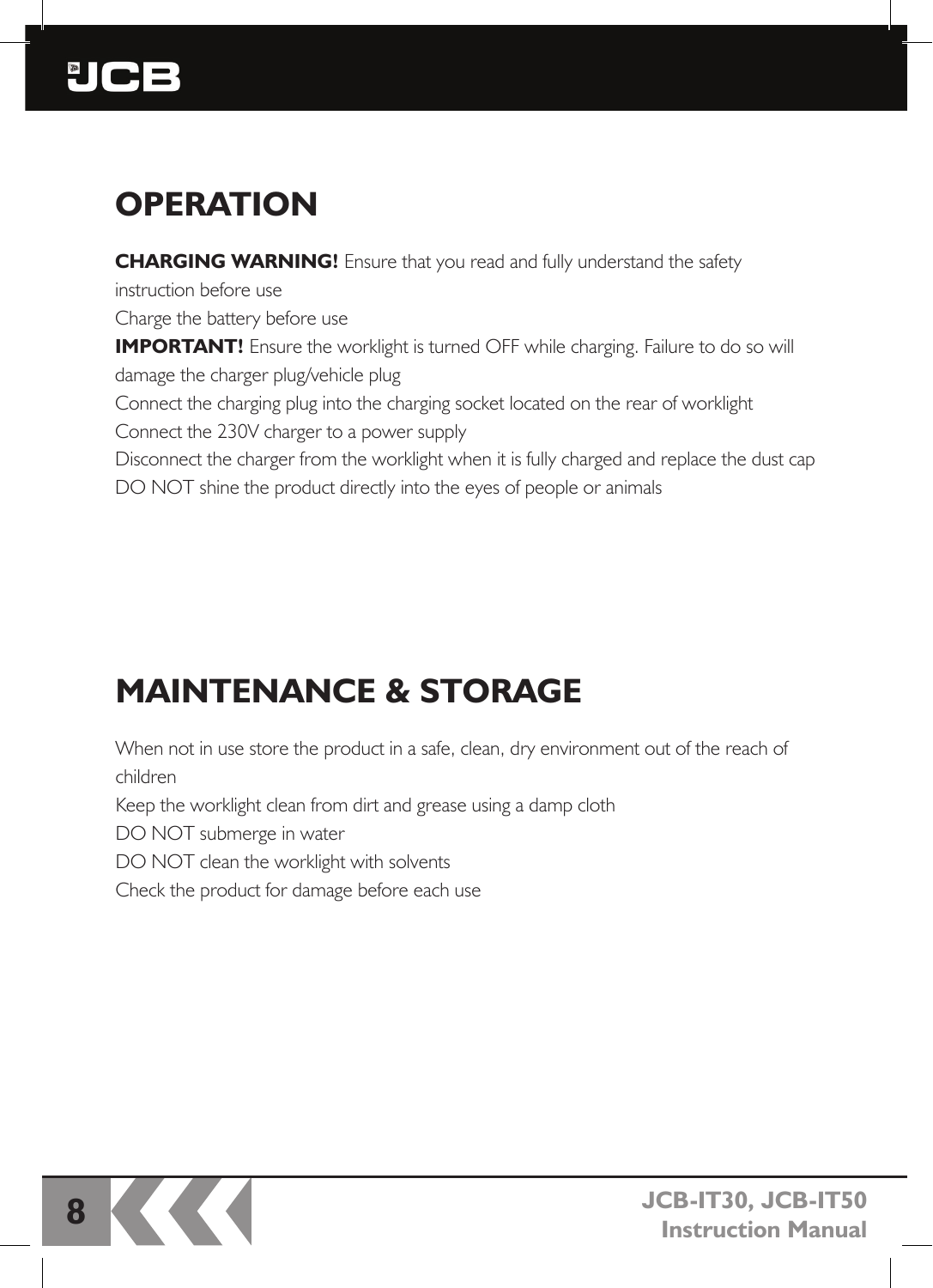

### **GUARANTEE**

This product is guaranteed against manufacturing defects for a period of 3 years from the date of purchase.

Repair or replacement of products will be undertaken providing that:

- The product has been subject to fair wear and tear only
- The product has not been subject to accidental or cosmetic damage
- The product has not been misused and has been used only in accordance with the instruction manual provided
- The product has not been subject to insufficient servicing and maintenance
- The product has not been subject to any abnormal environmental conditions or inappropriate operating conditions
- Repairs have not been attempted by an unauthorised person and no modifications have been made to the product

The guarantee excludes the following (where relevant):

- Components normally subject to wear and tear
- Batteries and chargers

Your statutory rights are not affected.

We reserve the right to alter specifications without prior notice.

### **WE WILL NOT BE LIABLE FOR ANY INJURIES OR CONSEQUENTIAL DAMAGES RESULTING FROM THE USE OF THIS PRODUCT**

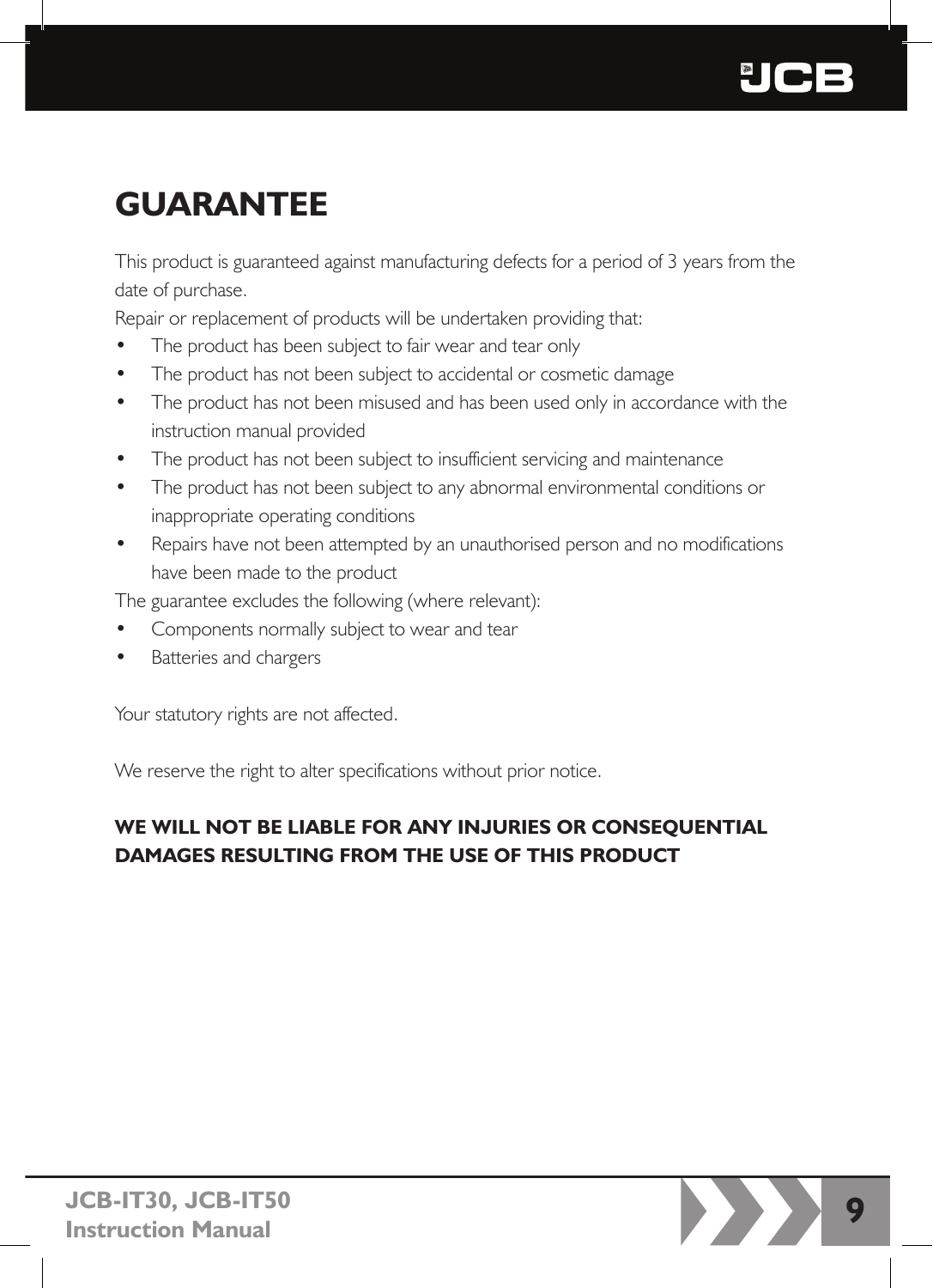

### **NOTES**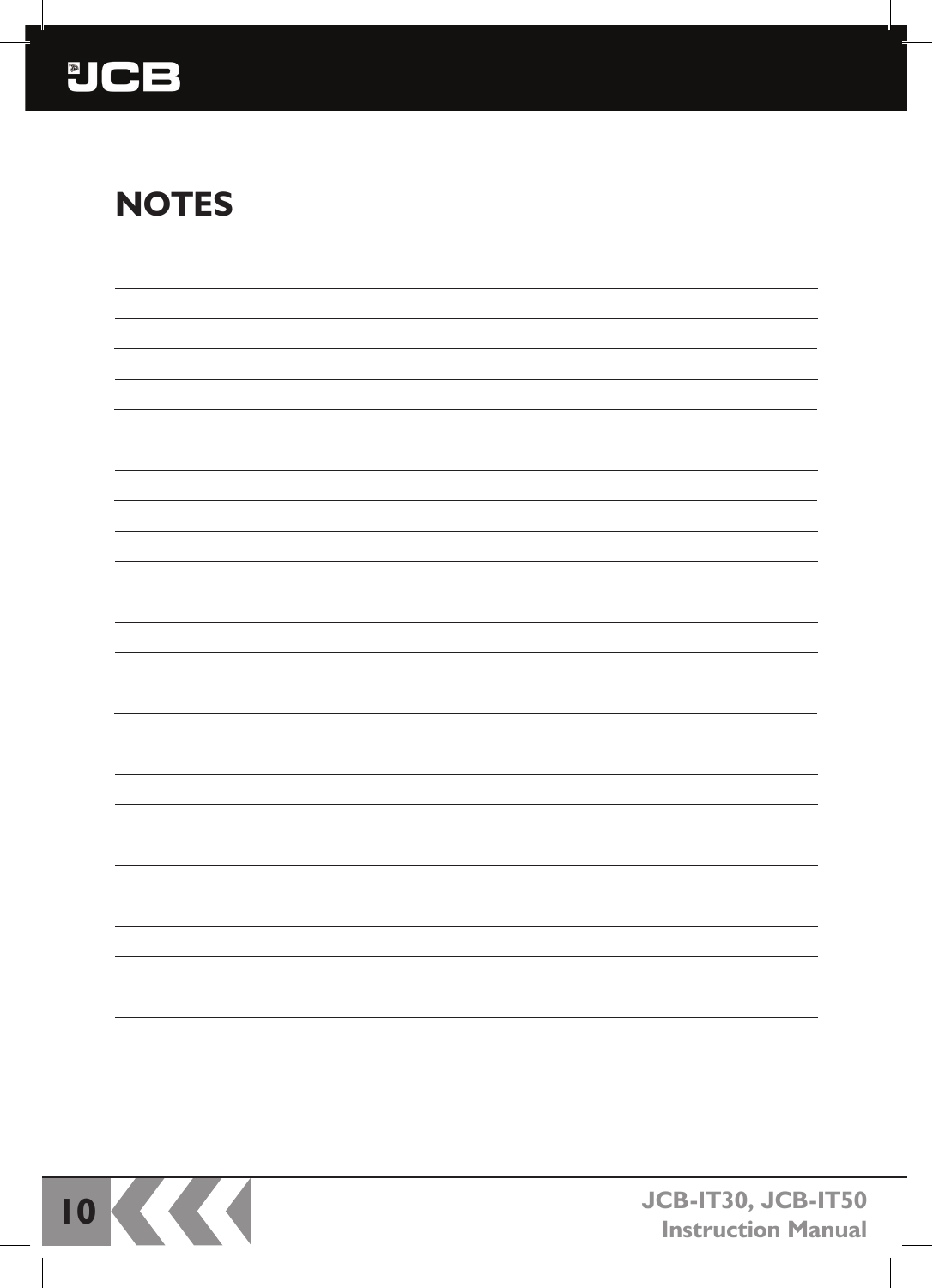

### **NOTES**